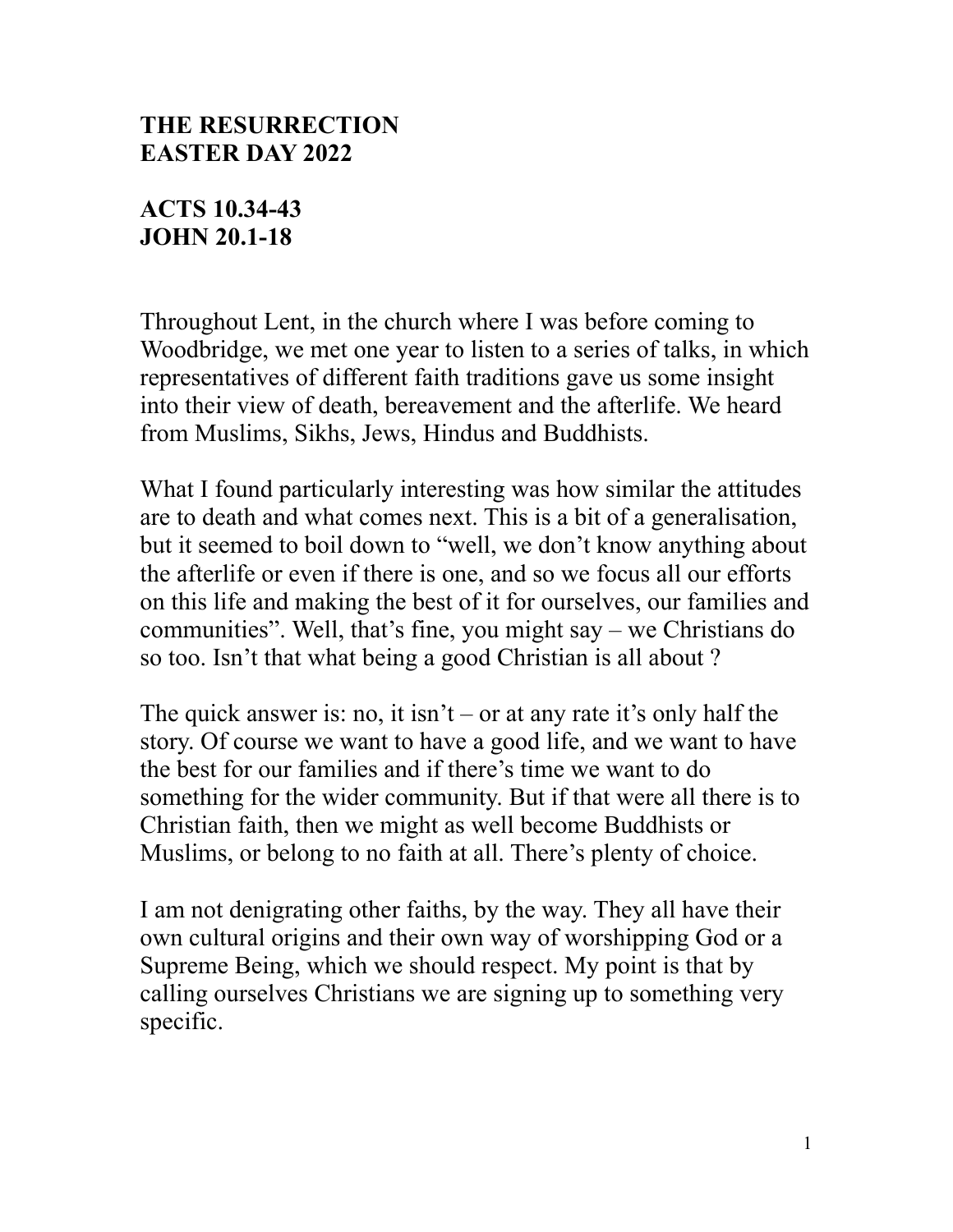Christianity is not only a very specific religion, it is also a unique one – for two reasons: firstly it is centred on a human person, and secondly on that person's death and resurrection.

The person concerned is Jesus Christ and was no ordinary human person. He was born of a female human being but through the agency of the Holy Spirit, as we know from the Christmas Gospel accounts. This means that he had both divine and human characteristics in wonderful combination, and the Gospel stories and parables bear witness to that. In effect, God sent himself into an unhappy world to teach it an important lesson – the lesson of love in all our dealings with each other and with his creation.

It is a powerful message, and one which we are still struggling to understand, two thousand years later. But if Jesus had died on the cross, followed by nothing further, what then ? Perhaps he would have been remembered as a prophet, who said some lovely things about fulfilling the Jewish Law and some outrageous things about being the Son of God. And that would have been that.

The unique, defining characteristic of Christianity is what we are celebrating here today: the fact, which is recorded in all the Gospels including what we have just heard from John, that three days after his physical death he was resurrected from the dead and was seen by his disciples on numerous occasions. He gave them instructions and commissioned them to make disciples of all nations, and thanks to them we are doing what we are doing today.

So much for what happened. What does it mean for Christians, for us today ? Firstly, Jesus Christ's death on the cross, the crucifixion of God himself in an ultimate sacrifice, signifies that our failings are forgiven if we show repentance. This is why every Christian service, including this one, contains a Confession and an absolution spoken in the name of Jesus Christ.